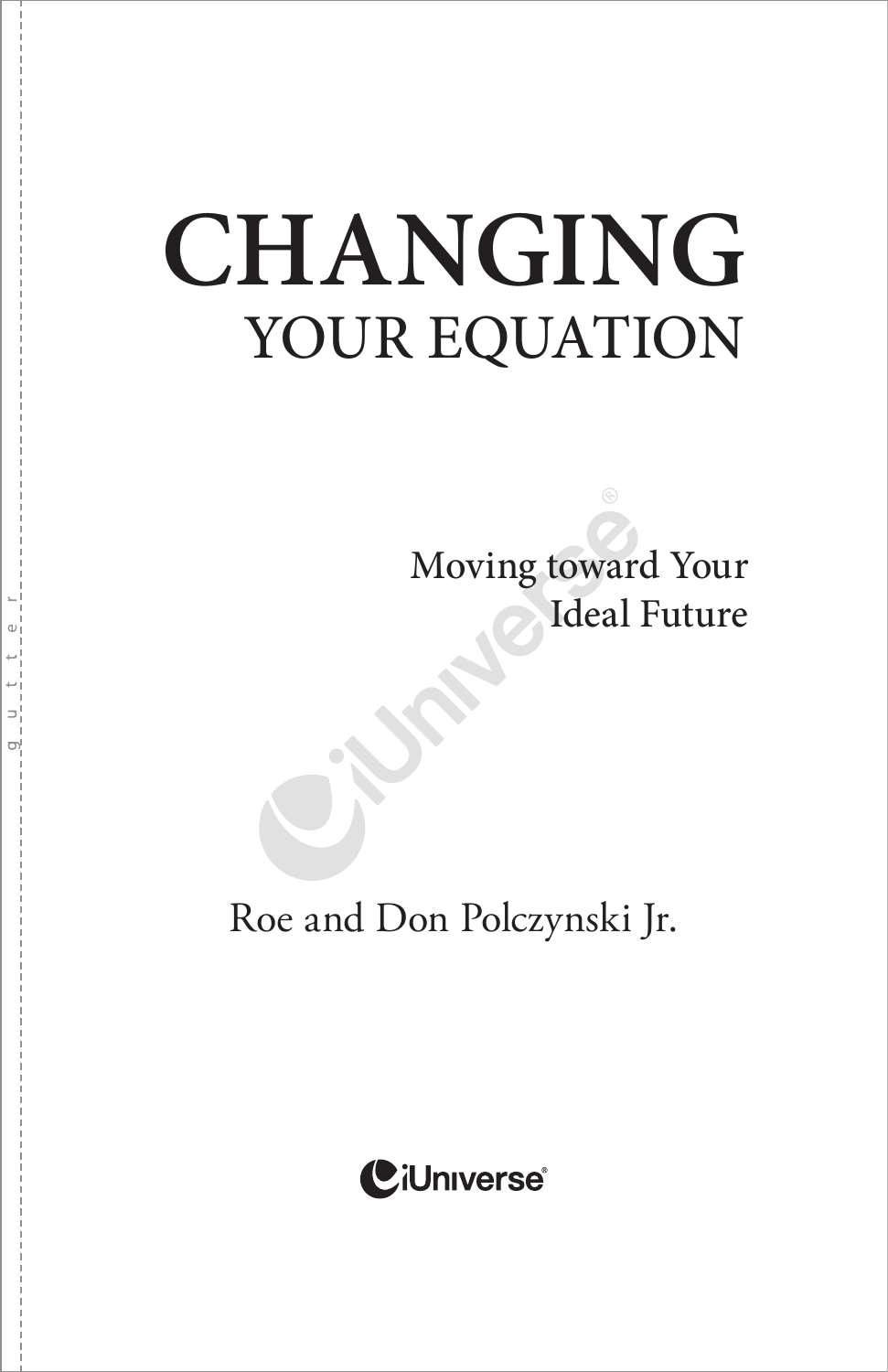# **Introduction**

*It is not in the stars to hold our destiny but in ourselves. —William Shakespeare*

Change does not happen by magic. It isn't something someone else can do for you, nor can you do it for another. The change in mind-set needed to make any change means you must be your own personal leader. The goal is to leave the mind-set of "just getting by" behind. This is the time to take the helm of your life and navigate the journey to your ideal future.

**Personal** Leadership According to Joelle K. Jay, PhD: "Personal leadership is the<br>leadership of the self. It is the ability to define a direction for your leadership and life, and to move in that direction with consistency and clarity.'

While you are leading yourself toward change, remember that you don't have to go it alone and are not without resources to help along the way. The change you need doesn't mean you have to totally create the way you should go or the methods you should use. Others have successfully made changes, and their lessons will be your guide. As unique as we may all seem, we are far more alike than we are different. In learning from each other, we can learn more about ourselves. Transforming your life is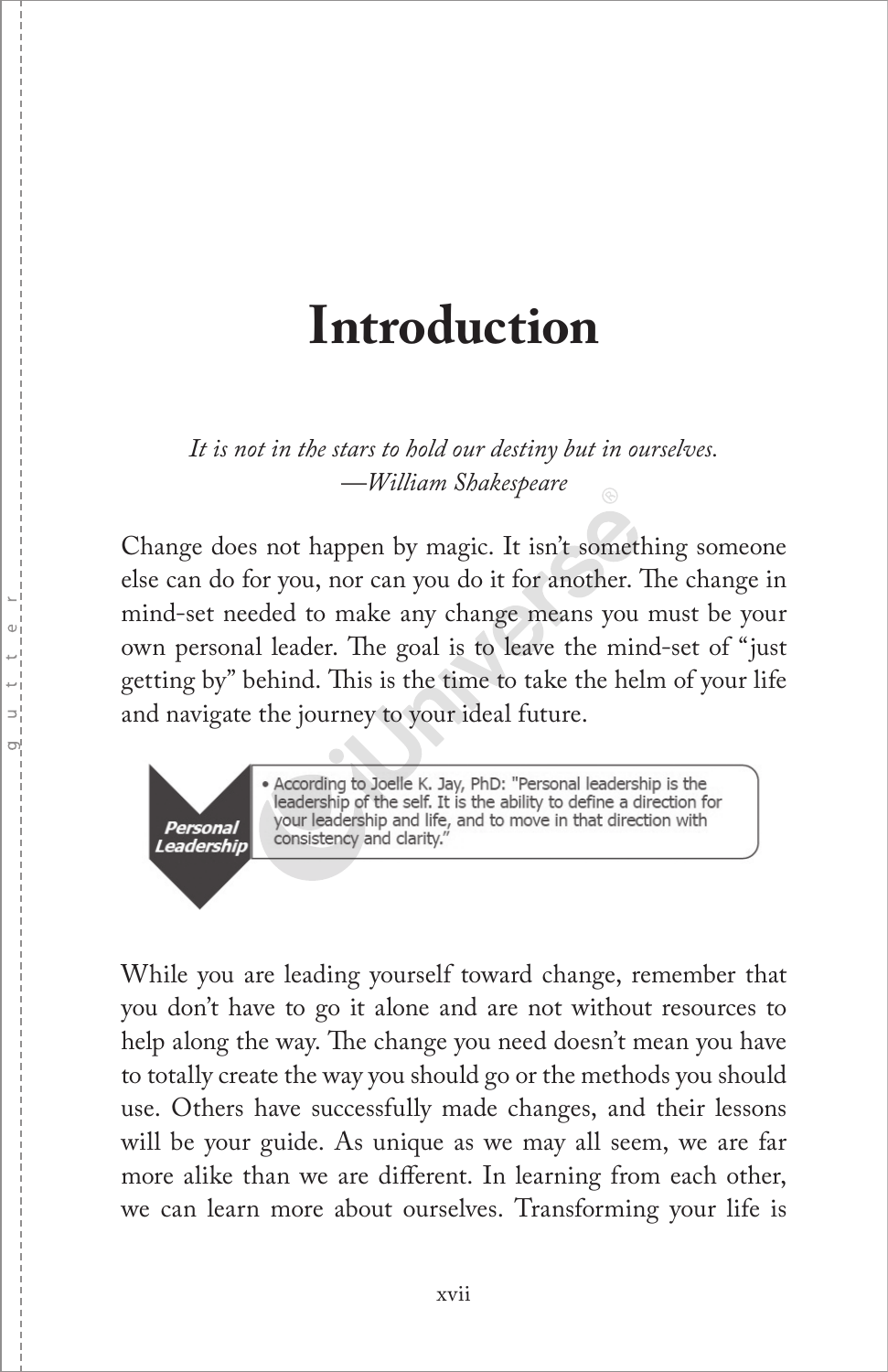a challenging-enough process as it is; why not use knowledge gained from others to help along the way?

For your first shift in mind-set, understand that developing yourself doesn't have to be a painful process. It may not be easy at times, but it should not be something that is so agonizing that you don't go any further. As humans, we try to be so independent, even taking great pride at times in going it alone. However, when we are so determined to learn on our own, we often experience pain and its aftereffects. Rather than admit that we should have listened, learned, or asked for help, we wear the pain like a badge of honor, as if to say, "I learned it the hard way, so can you." Why is this so necessary for our self-worth? Change is difficult enough. Do you really want to add pain to the process?

Our intent for you is to gain insight into the changes you need and want in your life—insight we wish more people had helped us gain along the way. The learning principles in this book are designed to help you avoid needless painful experiences. Implementing change in your life—the change required to fulfill your dreams and aspirations—should be a journey of discovery and enjoyment. While this journey should be savored, and our experiences can help you do that, remember that getting through these changes will require your own personal accountability, action, and effort. There is no magic potion. You cannot just make a wish on a star and reach your ideal future.

Hopes and dreams, however, will certainly help, and there *is* a secret formula for bringing the elements of the change process to light. We have developed an equation to help others understand the aspects of their lives they can and should change.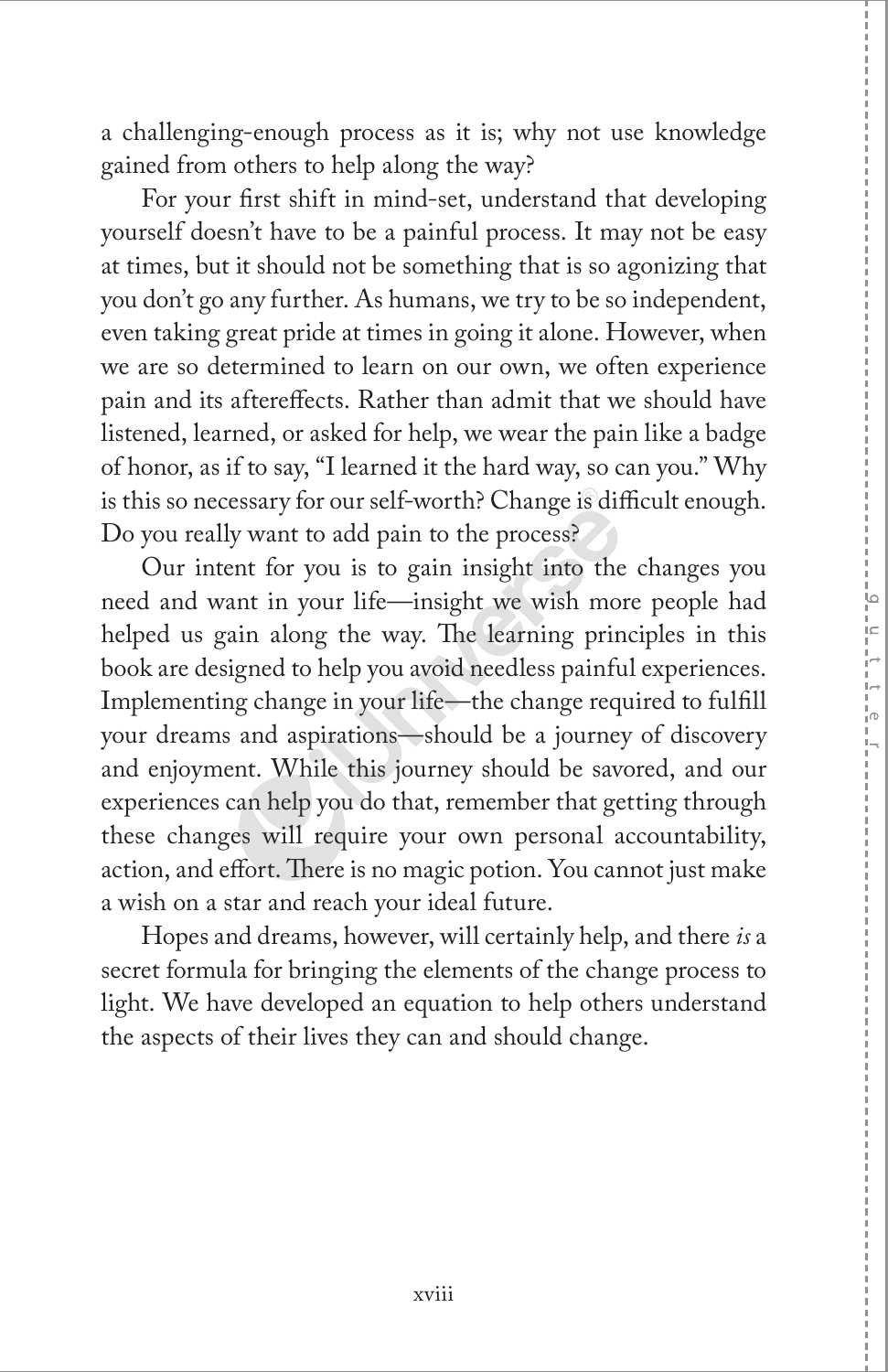So here goes. Here is our formula for you to use in changing your equation:



This formula has three factors, different yet related to your ideal future. Certainly the vision of an ideal future will vary from person to person, but these three basic factors are universal to everyone.

Our ideal future isn't so much a destination as a journey made up of every future day in our lives. We will never wake up one morning and exclaim, "We're there. We've reached our ideal future!" No, the ideal future is always more about making choices that create a path toward living life to our fullest potential maximizing fulfillment and simultaneously minimizing regret. It means finding your path, owning it, and leading the way. You will no longer accept a path full of ifs and maybes. Your ideal future is far too important to leave to chance or for others to determine its outcome. Our decision was to take full ownership of our path to the ideal future and everything that it would bring to our lives.

An ideal future is a collection of dreams, goals, and wishes that come to fruition. An ideal future realized is a life lived to full potential. It is the ability to look back at your life with satisfaction and meaning. Failure to obtain your ideal future leads to a life full of regrets. In embracing the concept of an ideal future, you're refusing to accept those regrets. Instead, you're using short-term and long-term goals to create your vision of the major items you want to accomplish in your lifetime. It is time to manage the factors to obtain the ideal future.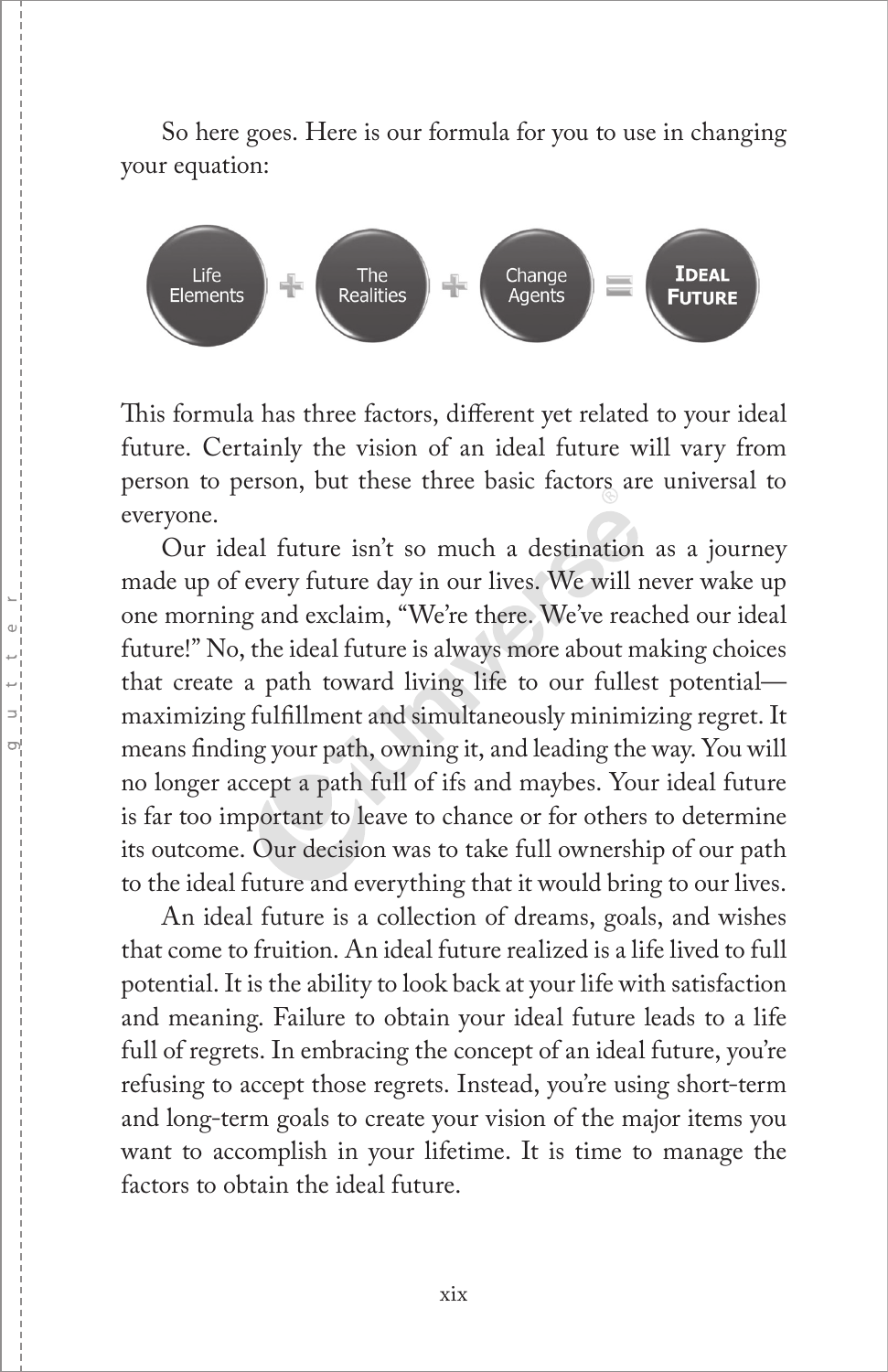### **Life Elements**

Life elements make up the first factor in our equation because they form the foundation of who we are. They are our core, and they are universal. Everyone has them. Collectively, they constitute where we are today—the starting point. Relationships, values and ethics, education, finances, and career are some of the elements that define who you are today.

We all need this higher level of understanding before we can set a course to where we want to go—that destination being our ideal future. By embracing the need to inventory where you stand in life, your life elements will come into sharper focus. Then you will be ready to move forward toward implementing the changes needed to reach your ideal future.

#### **Realities**

The next set of factors in our ideal future equation are those comprising our realities. These include the reality of you as a person, the reality of others around you, and the reality of a leader's world. They are the real truths that make up our lives. Using personal leadership to manage your equation and reach the ideal future means you must have a realistic perspective of your world and what is truly achievable. Some will say you can do anything you want as long as you set your mind to it. While we are absolutely against shutting people down, in developing this equation the need for a real understanding of what is achievable becomes paramount to obtaining an ideal future.

It's fine to have out-of-this-world hopes and dreams, but you can't let them become a wild fantasy that distorts the reality of who you are and what is actually achievable. Your ideal future needs to be rooted in reality, not fantasy. This distortion is more common than you may think. In such a media-focused culture,

xx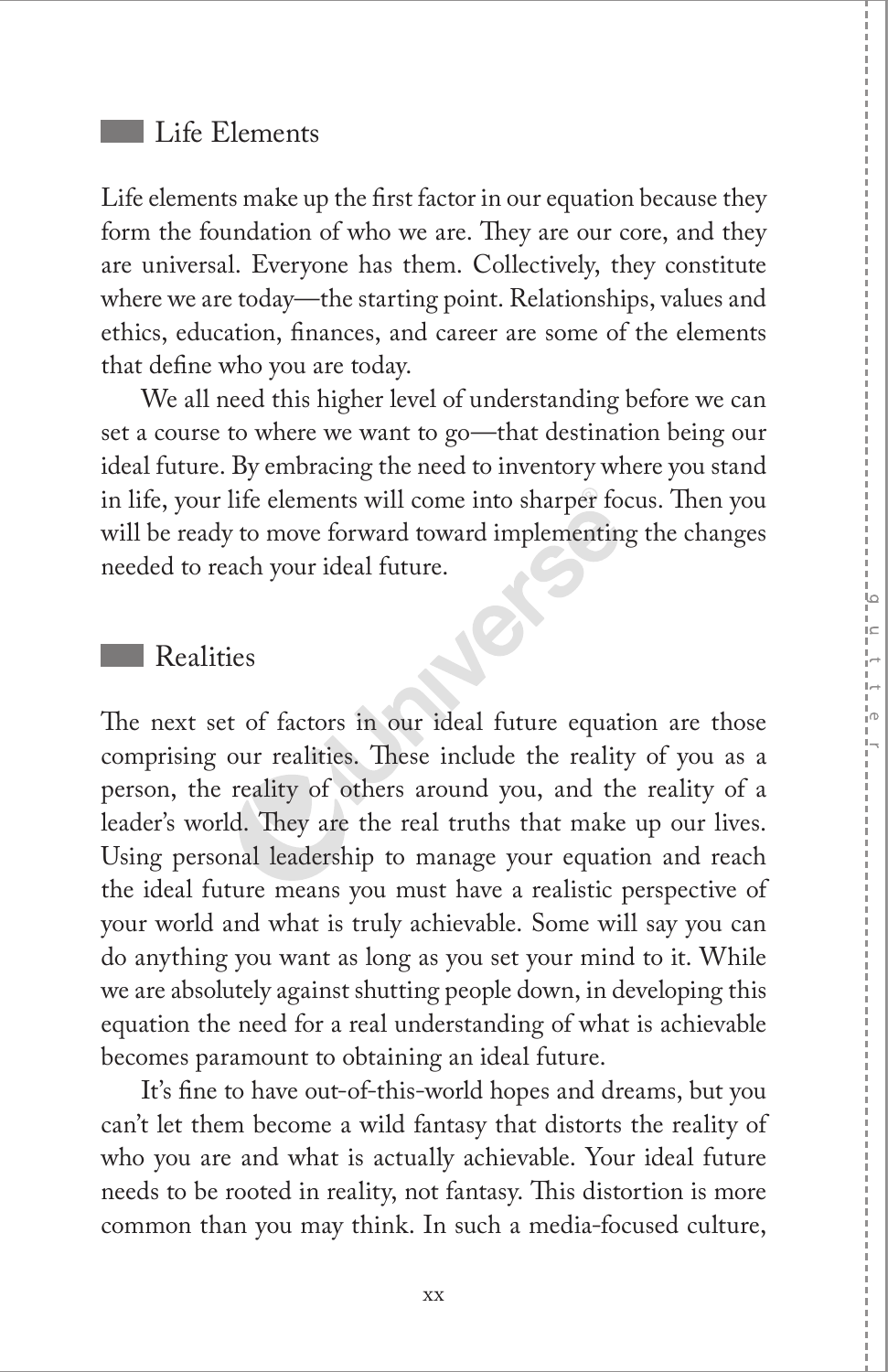it is easy to be led away from the truth in our lives. For example, how many talent shows are shown, and just how few people have true, uniquely gifted talent? While we might not be one of those few, we do have our own talents that are uniquely our own. We need to be aware of our strengths—and yes, our limitations.

The reality factor helps us capitalize on our individual talents instead of trying to capture the talents of others. Chasing the fantasy will not bring any of us to our ideal future, no matter how hard we try. In the end, we want to find our purpose or accurately see our true selves, and we have to acknowledge and understand just how much reality impacts our ideal future.

### **Change Agents**

The final set of factors in our ideal future equation is our change agents. These are the elements we can or should change—we just may not know how to change them or even be aware of their existence. When we get trapped in things like financial limitations, past experiences, the inability to ask for help, the person we try to portray to others, the failure to create opportunities for ourselves, the hopelessness of being unable to forgive, and the inability to realize that we need to believe and have beliefs, we are actually creating roadblocks—self-imposed roadblocks. These roadblocks cause the agents of change to become invisible. Even though they are all around us, we become blind to what is changeable.

The epiphany in all of this is that a slight change of perspective will make them visible and allow us to harness their incredible power to create change. Our goal is to help you clear self-imposed roadblocks, make the invisible visible, and transform yourself from powerless to powerful so that your change agents become actionable. You can then accelerate the pace of change and achieve more than you ever imagined. The distant ideal future won't be so distant anymore. What once seemed so far away is now at your fingertips.